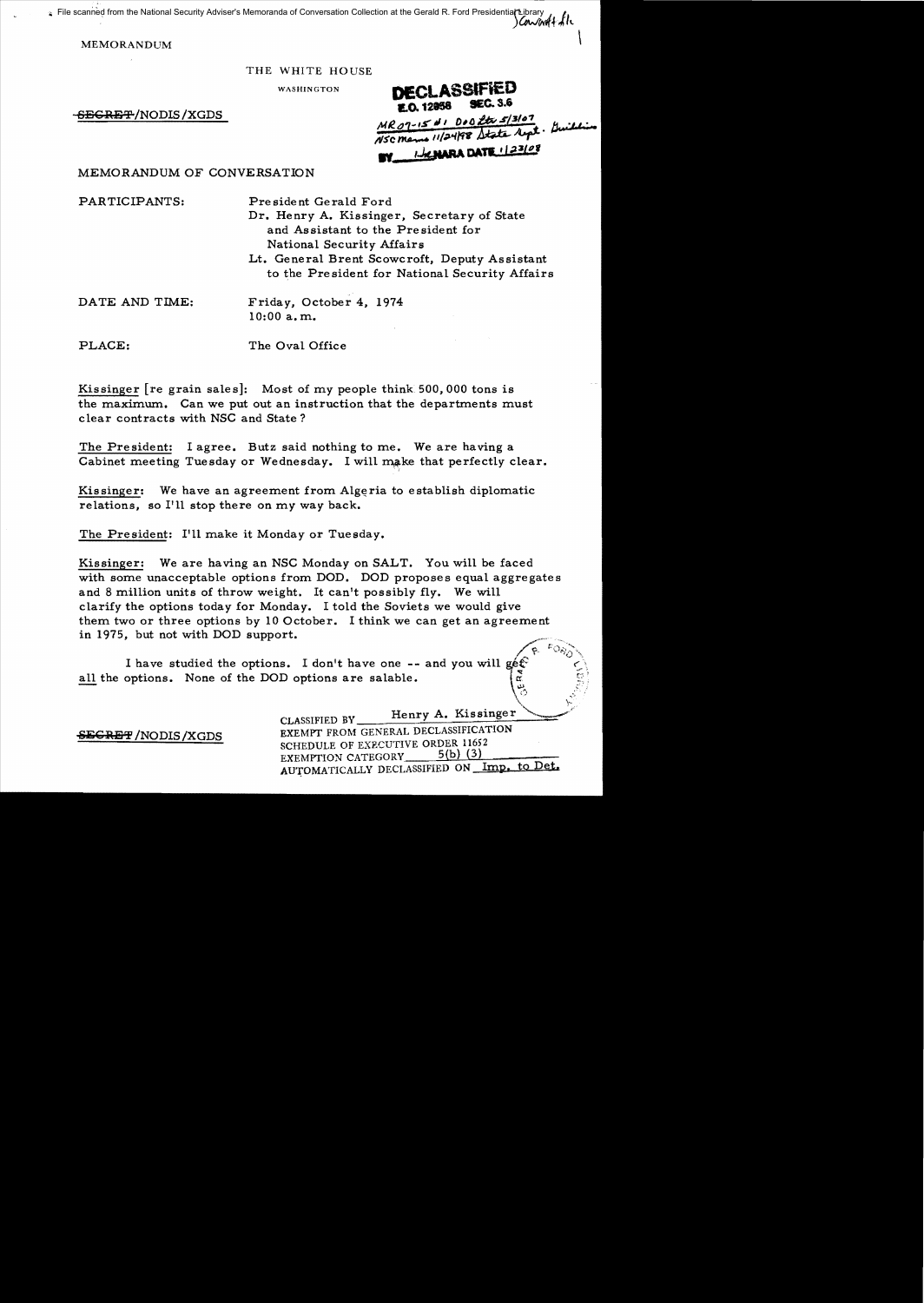## -<del>SECRET</del>/NODIS/XGDS  $\sim$

The President: What they don't realize is the mood on the Hill. They all want to cut defense.

Kissinger: The JCS option of equal aggregate is a Jackson position -with those implications. It would reduce us by 150 and them by 550. It will never be accepted.

The President: Would you give me the area where there could be an agreement?

Kissinger: I can give you ball park ideas -- two of them. I will need an hour before the NSC meeting.

On Whitlam. He is very attractive. Labor has an unpleasant left wing. He began as anti-American. He found it wasn't popular so he wants now to demonstrate he has American support. His tendencies are bad, but if he doesn't get worse we can live with it.

We have two vital installations; you might give him a push on this. He opposes us being in the Indian Ocean.. The Chinese told us they think Diego Garcia is a good idea. They tried to say the Soviets in the Indian Ocean were a greater threat to us. On Formosa they professed not to be in a hurry  $-$ - so why should we be. They asked that Mao's greeting be. given to *you,* which is politically significant.

The President: Tomorrow with Fahmi...

Kissinger: You should hear from him what is in Egypt's mind.

You won't stand for an Israeli attack on Syria. You will get some equipment to them after the first of the year. There will be a major effort to get another phase with Israel. In the UN there will be a PLO re solution. I reluctantly think we should veto against it. We take a lot of flak if we do. Tell Fahmi it gives us an impossible domestic situation.

I am sure *you* will have a confrontation with the Jews within six months, but not before an election on this issue.

There have been a helluva lot of leaks. A cable from Moynihan, from Eilts, an NSC document, today one on missile firings, and D-class subs, etc. I was asked in the UN what kind of a government we were<br>running when we have no discipline.

 $\sqrt{\circ}$   $\circ$   $\sqrt{\circ}$  $\int_a^b$  $\left( \begin{matrix} \overline{u} & \overline{v} \ \overline{u} & \overline{v} \end{matrix} \right)$  $.1.7.1$  $\sqrt{6}$   $\sqrt{7}$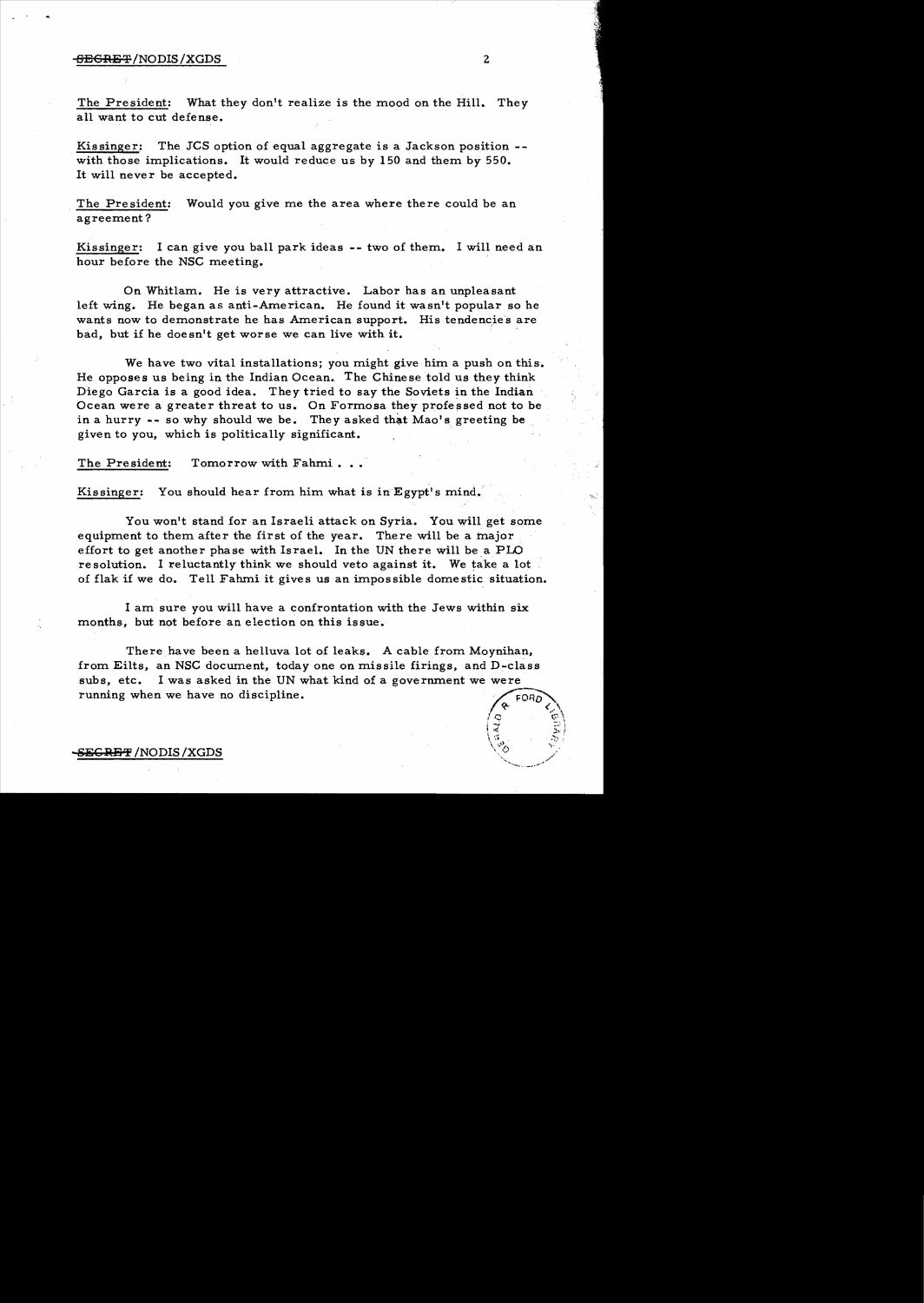## $\overline{\text{SEGRBF}}$  /NODIS /XGDS  $\overline{\text{3}}$

The President: Should I lay down the law at a Cabinet meeting?

Kissinger: I am cutting cable distribution -- for example, AID gets no policy documents. I think we should have an FBI investigation of the national security area. Gelb told Brent he was getting flooded with classified documents. State leaked a cable with a note from me.

The President: Give me a copy of the Israeli article.

This first time I have asked for FBI investigation. I will also raise at the Cabinet meeting.

Kissinger: At the NSC too.

## **EGRET /NODIS /XGDS**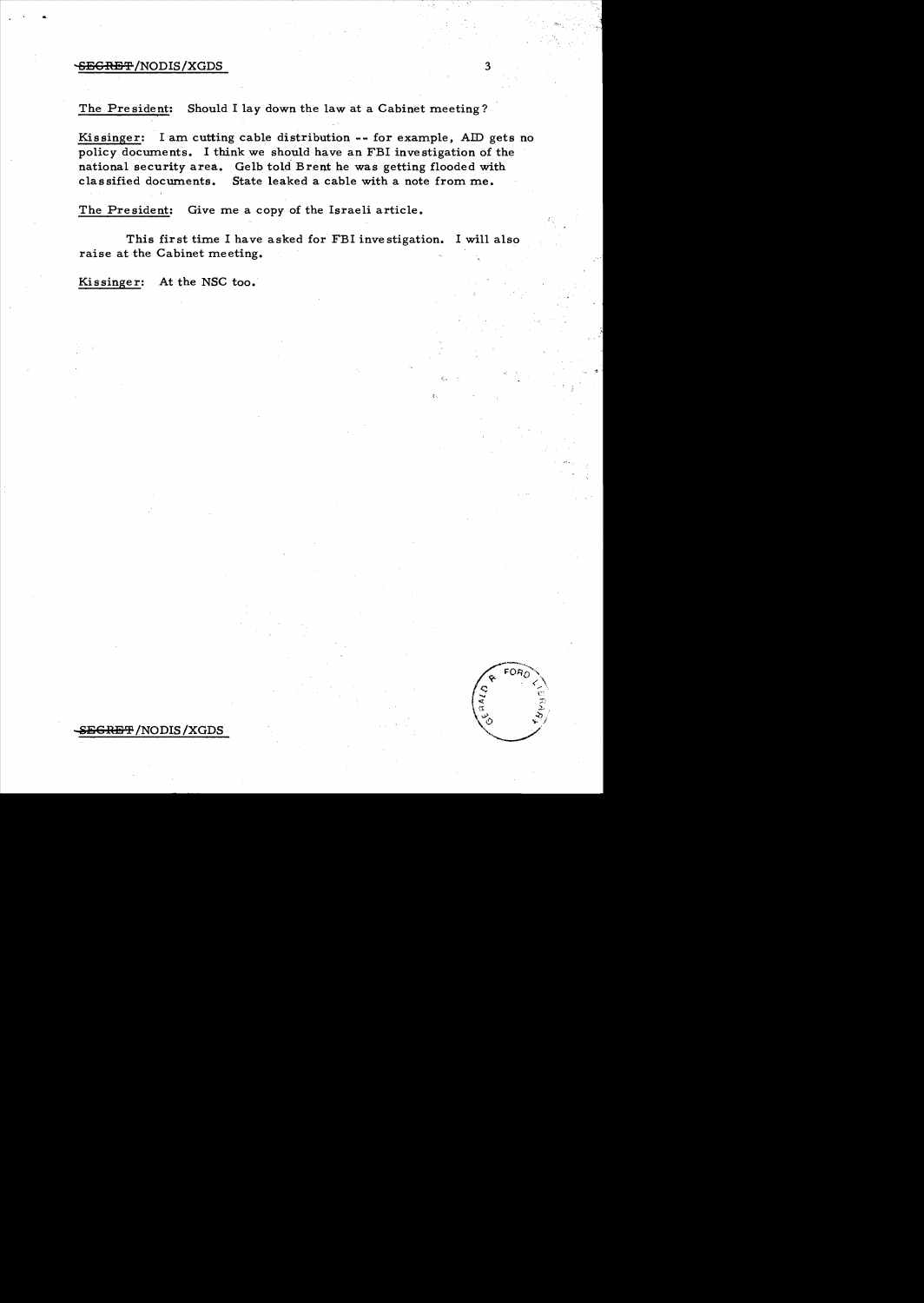Costinter  $f^2/k$ 400774 Crain Jackson  $CRA$ i Mort of my people think 500 000 is max.<br>Can use fut and an anshurtin that dyto must Clean constants us (NSC + state. Bayes Butz & vid withing to me, Us homing Cabinet ent, Tues a Cused, Swill make that peoplethy clina. K We born agreement from Algeria & estat dèg relations to the otop there encarghed P Ill mohait monature K We having x 5C Marting. You will be faced us/ 1 mai vinacie plater ofthe pole DOD. DOD. proposes equileges of sind the of The can't prosintly fly. We will claims to This Teday for Monday. D'Odd Surs en model give China 2003 ghirs by 10 Oct. I think we use get on a guerit a 75 lat uit es/ DOD sug put I have startil a options . I don't have one - x por will get all contrins Unes of c D a D optime" are sulable. P what they don't unique is a move on which They all event & ent Dop K The Tes option of equal app. is a Jackson pesition cos/ that implication. It would rechine 1 was by 150 & then by 550. Where haceyhr. bien prie jou lorspark des 22 Them. Ose peut en homme before NSC met, Oc schatten - my attractive. Labor has implied Cetturin Me bepare as crute american **DECLASS E.O. 12958** Same ad MR07-15th 1<br>Dood tu 573/07<br>NSC menis 11/24198 Atota legt Duidding N NA NARA DATE 123108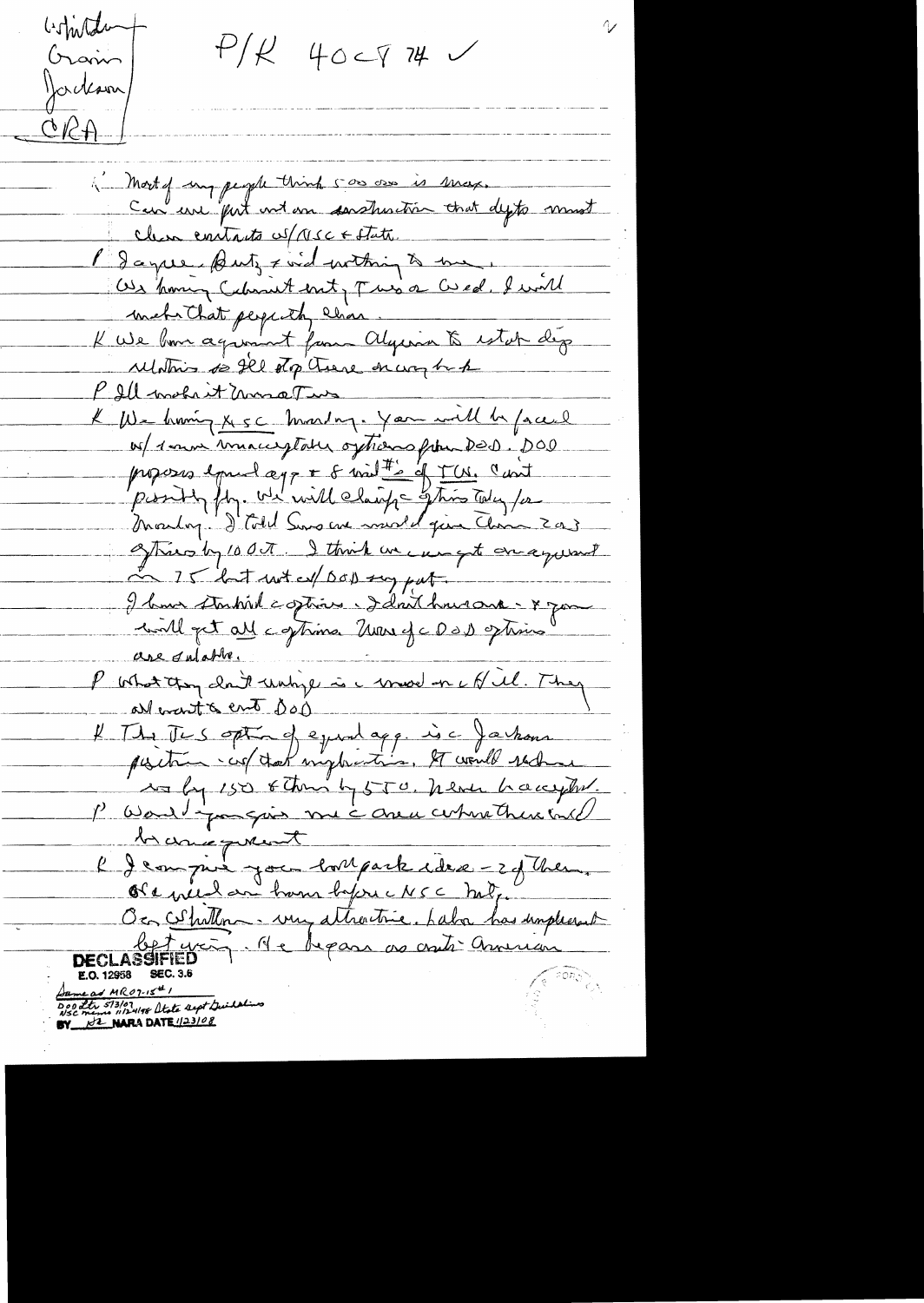Feared it worsed prever so he would want demanstate la has d's sy post Mis Anderais Use here que 2 mitted motarhetin, you might que time a protestat dans l'huis Told no they think Diego Curius a gad rate Twit to 2 an Sour me Suidain Capen donne questre threat & us. On Formore they proposed we to be in a horse- to why should not be. They arbel Mais greeting le game is june comin à politically sepagnist. Transit etnul peut autant en Cyrise. June t sous equipte than optime (2 of year Uija effect to get authorise evit. relentanthe this you are should not agreat Till Februi it prié us an impossible Convention sit. I sure you will have empendative cel/ jeung. Ofin 6 ma, bit not depuisen electric on Chis mene. bedas-Ose Curre from hangmaton, Eitz, N.C.<br>Dashed in ON orhort famil fa goute use suring V Should I hay down a low at a cational <u>haty.</u>